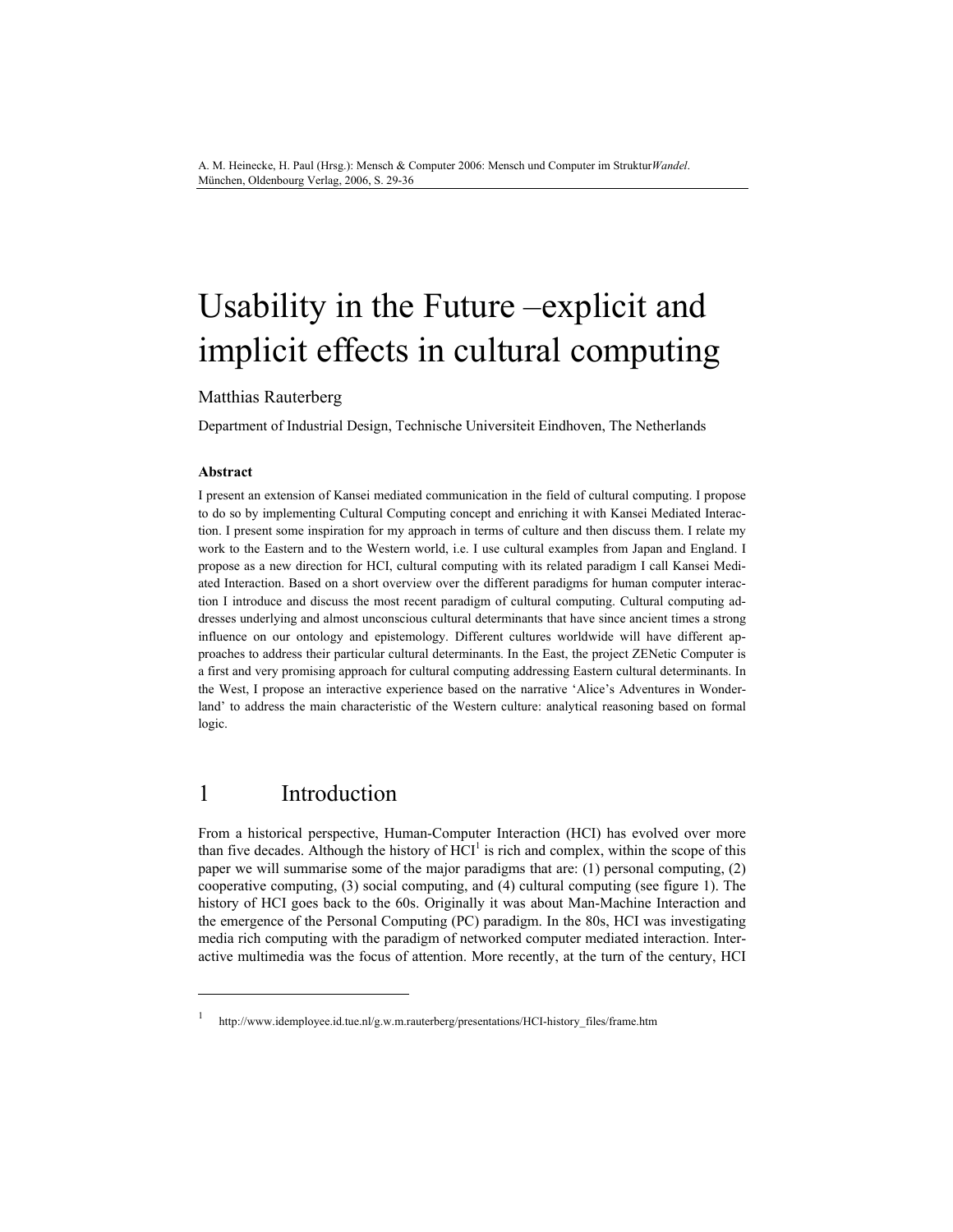was about the social computing paradigm with community mediated interaction<sup>2</sup>. The HCI community investigated applications such as Computer Supported Cooperative Work (CSCW), and the Internet (e.g., on line communities). With mobile, portable and ubiquitous technology, HCI is looking at more personalised and intimate interaction with positive experiences. Several concepts have emerged in recent years for the future directions of HCI: ubiquitous, nomadic, mixed-reality computing, and so on. In general all these new directions have some common properties: (1) the disappearing computer; (2) the ease of use and positive experience and; (3) the building of communities. The computer is no more the centre of interest, nor is it the focus of attention of the user. It is the running applications and the benefits and effects these have on the user that matter. Finally, Nakatsu, Rauterberg and Salem (2006) propose as a new paradigm for HCI, *cultural computing* which is based on what we call Kansei Mediated Interaction. Kansei Mediation is a form of multimedia communication that carries non-verbal, emotional and Kansei information (e.g., unconscious communication). It is a combination of Kansei Communication (i.e., 'content') and Kansei Media (i.e., 'form'). The main research objectives in Kansei Mediated Interaction are the underlying almost unconscious cultural determinants (see also Salem & Rauterberg, 2005b).



*Figure 1. From Personal to Cultural Computing, an overview over the most relevant interaction paradigms.* 

Although the cultural dependency is somewhat a drawback it has many advantages. Cultural computing allows for a much richer experience to be rendered. This is caused by the complexity and depth of the semantics involved. There is also the advantage of higher bandwidth of information at the interface as symbolic meanings and implicit knowledge can be used.

 $\overline{a}$ 

<sup>2</sup> http://www.idemployee.id.tue.nl/g.w.m.rauterberg/Movies/Living%20Memory/Living%20Memory.htm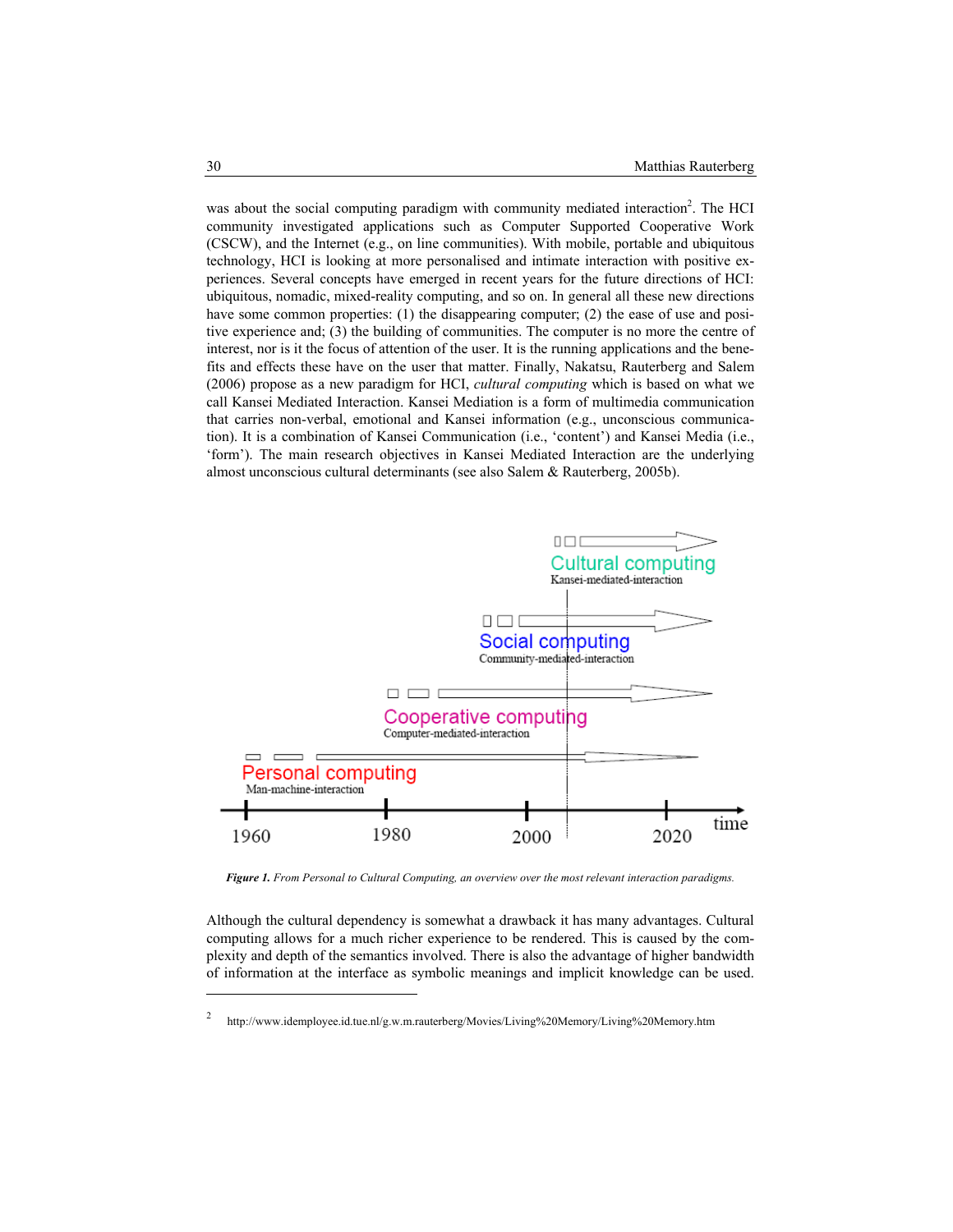The interface is not limited to explicit messages and meanings. However, there is a challenge in finding culturally rich media that could be used to deliver cultural experience. One of the major points of this approach is the proposal and intent on relaying on Kansei Mediation as a mean to deliver the necessary media and bandwidth rich interface.

Kansei Mediation is a form of multimedia communication that carries non-verbal, emotional and Kansei information (Nakatsu et al., 2006). It is a combination of Kansei Communication and Kansei Media. In essence it is about exchanging cultural values efficiently and effectively. Kansei Communication is about sharing implicit knowledge such as feelings, emotions and moods. Kansei Media are the channels used to do so, such as voice tone and nonverbal communication. The integration of multiple, multimode and Kansei Media can enable a type of interaction that is neither biased towards cognition, nor biased towards awareness. This is what we call Kansei Mediated Interaction. Several cognitive functions can be ordered according to their life-span. Kansei Mediated Interaction has the potential to stimulate and influence most of these functions. The cognitive functions are: *reflexes*, *sensations*, *thoughts*, *dreams*, *emotions*, *moods*, and *drives*.



*Figure 2. From human control mechanisms to Kansei Mediation. [CNS: Central Nervous System, PNS: Peripheral Nervous System] (adopted from Salem, Rauterberg and Nakatsu, 2006)* 

These different cognitive functions are linked to different control systems (bold black in Fig. 2) of our body, show the mapping of the links. In turn, these links help us design the right interaction (italic in Fig. 2) through various body parts and control systems. To achieve Kansei Mediated Interaction, one needs to address these interactions with the right channels (as the examples given to the right part of Fig. 2).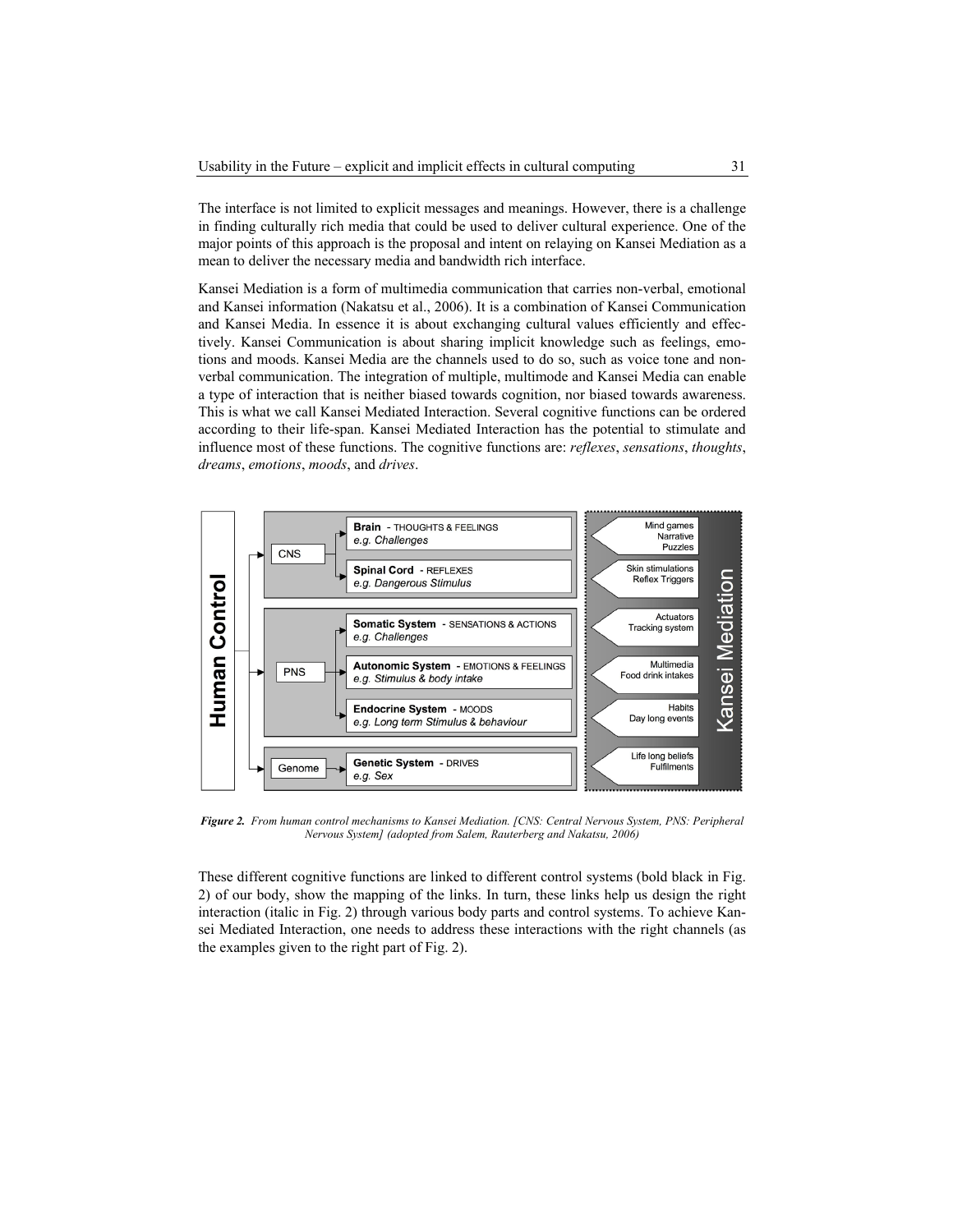# 2 Cultural Computing

The word *culture* (from the Latin 'colo, -ere', meaning 'to cultivate', 'to inhabit' or 'to honor') has been defined and used in many ways throughout different contexts. Kroeber and Kluckhohn (1952) compiled a list of more than 156 different definitions for *culture*. One of the most popular definitions of culture in the field of anthropology is "a complex web of shifting patterns that link people in different locales and that link social formations of different scales"<sup>3</sup>. Culture is the integration of human behaviour that includes attitudes, norms, values, beliefs, actions, communications and groups (ethnic, religious, social, etc.). Cultural computing<sup>4</sup> is more than integrating cultural aspects into the interaction. It is about allowing the user to experience an interaction that is closely related to the core aspects of his/her culture. In a way that let him/her engage with an augmented reality using the values and attributes of his/her own culture. As such it is important to understand one's cultural determinants and how to render them during the interaction. In this paper we will focus on two cultural computing projects, one from the Eastern World (prevailing in Japan) and one from the Western world (prevailing in England).

Over the last 3000 years the peoples of four distinct regions of the civilized world created the religious and philosophical traditions that have continued to nourish humanity into the present day: *Confucianism* and *Daoism* in China; *Hinduism* and *Buddhism* in India; *monotheism* in middle east; and philosophical *rationalism* in Greece. 'Monotheism' and 'philosophical rationalism' is the religious and cultural foundation of the occident. We have investigated illustrative stories that are well known, accessible, classical in their culture and relevant from the point of view of cultural computing. We primarily looked for narratives that would be helpful in the understanding of the essential aspects of both Japanese and English cultures. To this effect, we have selected the story of '*ZEN Buddhism*' attributed to a Boddidharma (circa 500 AC), and '*Alice's Adventures in Wonderland*' by Lewis Carroll (1865). Both are detailed in the next sections, and both are examples either to help understand the underlying cultural value (i.e., Zen) or question it (i.e., Alice). For the Eastern and Western culture, the main value dealt with is *enlightenment*, but in different ways. Utilizing on modern technology Nakatsu et al (2006) try to give a new direction in form of 'Kansei Mediation' to enable societies transforming towards enlightenment (see also Rauterberg, 2004). Salem and Rauterberg (2005a) discuss the relationship of cultural computing and entertainment, and Hu and Bartneck (2005) could conclude that 'culture matters'.

#### 2.1 Eastern Culture: ZENetic computer

In the East enlightenment is the state of awakening that a Buddha has attained, and is the ultimate goal of Buddhist practice and the highest of the 'Ten Worlds'. The concept enlightenment is regarded as a state of perfect freedom, in which one is awakened to the eternal and ultimate truth that is the reality of all things. This supreme state of life is characterized by

 $\overline{a}$ 

<sup>3</sup> http://en.wikipedia.org/wiki/Culture.

<sup>4</sup> http://www.culturalcomputing.uiuc.edu/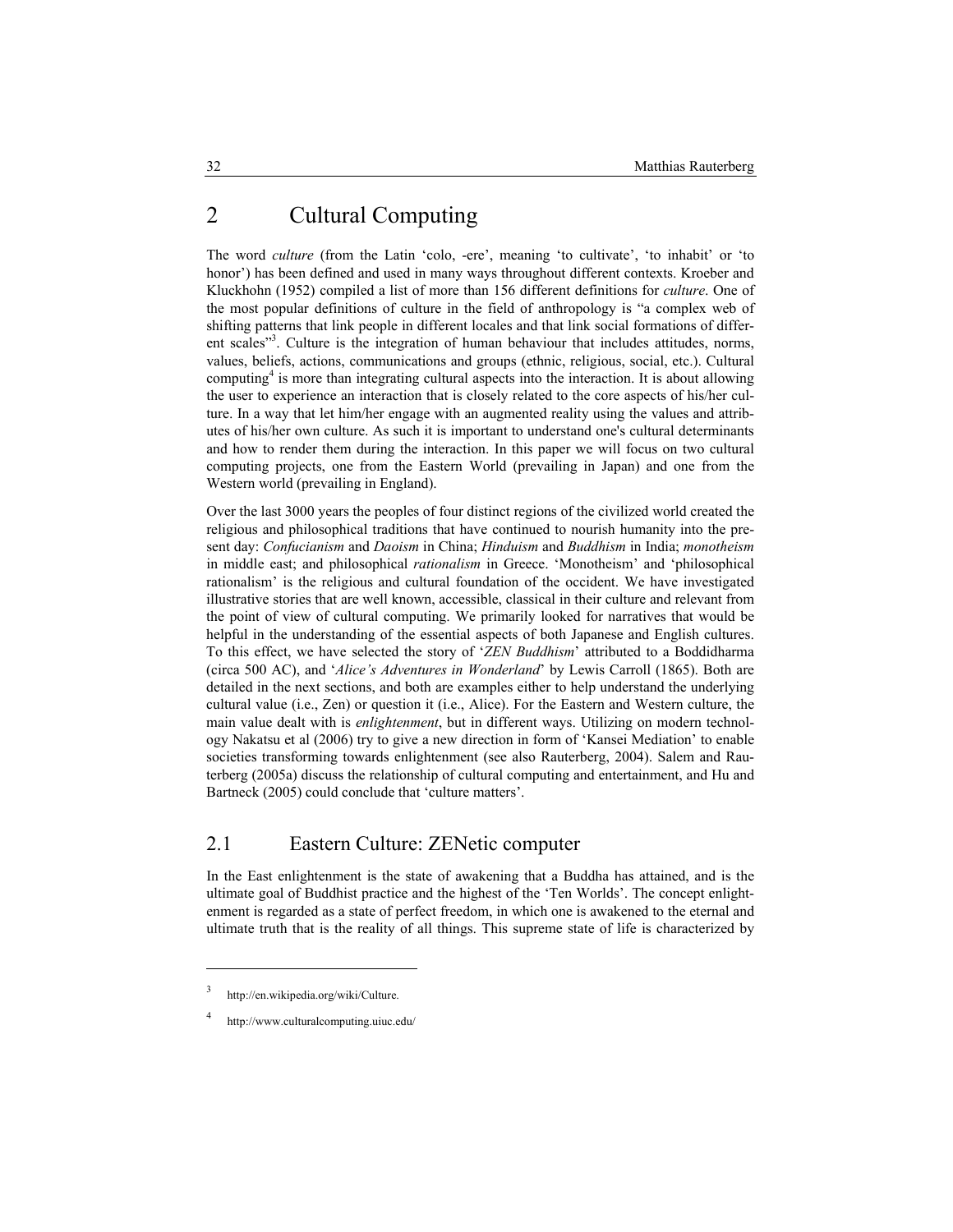boundless wisdom and infinite compassion.<sup>5</sup>. With the spread of Zen Buddhism in the thirteenth century, the arts of Japan took on a new focus. Here was a religion which cultivated self-discipline and austerity as the path to enlightenment. Meditation is at the centre of Zen practice and many Zen art forms can be seen as vehicles for inward reflection or as visualizations of the sudden and spontaneous nature of enlightenment. A *love of nature* lies at the very core of Zen. The qualities of abstraction and suggestion which characterized *suiboku-ga* were fittingly applied to the design of Zen gardens. Japanese gardens employ artifice to create an environment that appears more natural than nature itself. Trees and bushes are carefully pruned, color is restricted and water channeled to convey, in one setting, the essence of the natural landscape. The word for landscape in Japanese is *sansui*, meaning 'mountain and water'. In Zen-inspired *kare-sansui* or 'dry landscape' gardens, such as that of Ryoan-ji in Kyoto, these two elements are symbolically combined. *Kare-sansui* gardens consist only of carefully selected and positioned rocks in a bed of sand or gravel which is raked into waterlike patterns. As vehicles for contemplation, such gardens convey the vastness of nature through the power of suggestion.

Tosa et al. (2005) think of cultural computing as a method for cultural translation that uses scientific methods to represent the essential aspects of a culture. Including cultural concepts that heretofore have not been the focus of computing, such as mental images of Eastern thought and Buddhism, and the Sansui paintings, poetry and kimono that evoke these images, they projected the style of communication developed by Zen schools over hundreds of years into a world for the user to explore – an exotic Eastern Sansui world: the ZENetic Computer. ZENetic Computer was and still is an ambitious project that tries to crosses boundaries and complicates simple binary divisions such as those between East and West (i.e., modern and pre-modern, science and religion, science and art, etc.). The ZENetic Computer is based on cutting edge technology to offer users a chance to engage and understand Buddhist principles of 're-creation' of the self. The Eastern essence of an ancient culture is delivered by means of Western technology to create an interactive experience dealing with complex issues such as human [un]consciousness. Through encounters with Zen Koans and haiku poetry, the user is constantly and sharply forced to confirm the whereabouts of his or her self-consciousness. So, what would be an equivalent system for Cultural Computing in the West?

## 2.2 Western Culture: Alice in Wonderland

In the West Kant (1784) gave an answer to the question, "What is enlightenment?" He indicated that the 'way out' that characterizes enlightenment in the West is a process that releases us from the status of 'immaturity'; and by 'immaturity,' he meant a certain state of our will that makes us accept someone else's authority to lead us in areas where the use of reason is called for. In the Western world *enlightenment* is defined by a modification of the preexisting relation linking will, authority, and the use of reason<sup>6</sup>.

l

<sup>5</sup> http://www.experiencefestival.com/a/Buddhahood/id/79203

<sup>6</sup> http://en.wikipedia.org/wiki/The\_Enlightenment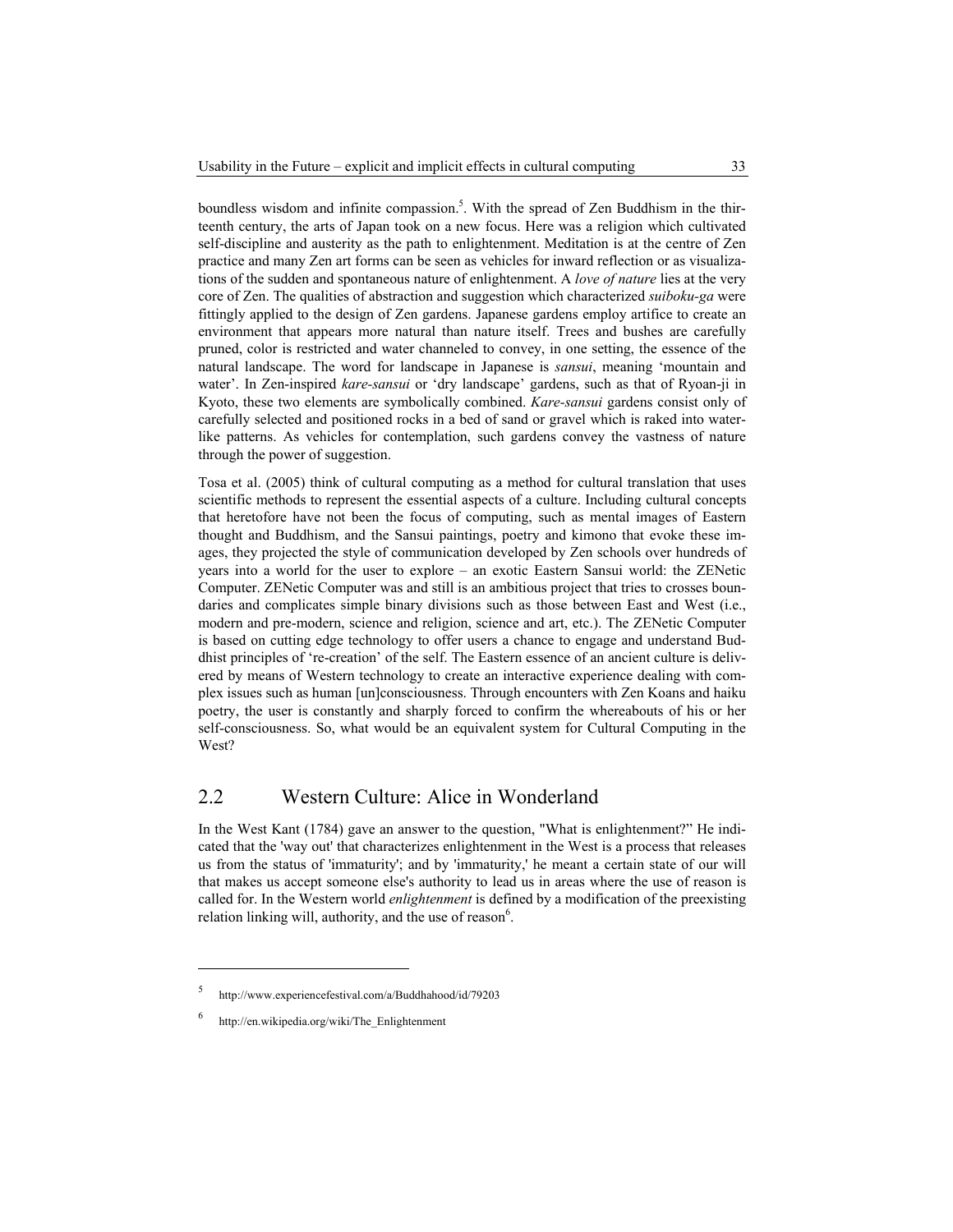Nisbett et al. (2001) can confirm that Westerners are *analytic*, paying attention primarily to the object and the categories to which it belongs and using rules, including *formal logic*, to understand its behavior. In contrast East Asians are more *holistic*, attending to the entire field and assigning causality to it, making relatively little use of categories and formal logic, and relying on '*dialectical*' reasoning. These Western and Eastern types of cognitive processes are embedded in different naive metaphysical systems and tacit epistemologies. Nisbett et al. (2001) speculate that the origin of these differences is traceable to markedly different social systems as part of the underlying cultural determinants.

To address logical reasoning in the western culture the most appealing narrative is 'Alice's Adventures in Wonderland' of Lewis Carroll (1865). Charles Lutwidge Dodgson (1832– 1898), better known by the pen name Lewis Carroll, was a British author, mathematician, logician, Anglican clergyman and photographer. His most famous writings are 'Alice's Adventures in Wonderland' and its sequel 'Through the Looking-Glass'. His facility at word play, logic, and fantasy has delighted audiences ranging from the most naive to the most sophisticated. He was exceptionally gifted and achievement came easily to him. His works have remained popular since they were published and have influenced not only children's literature, but also a number of major 20th century writers such as James Joyce and Jorge Luis Borges. There are societies dedicated to the enjoyment and promotion of Lewis Carroll's works in many parts of the world including North America, the United Kingdom and New Zealand. In this perspective the book 'Alice's Adventures in Wonderland' can serve as input for a Cultural Computing project in the West.

The first interactive, but semi-immersive virtual reality system based on parts of 'Alice in Wonderland' was developed at the Entertainment Technology Center of Carnegie Mellon University. Pierce et al. (1999) created a successful virtual experience based on a headmounted display to overcome some or all of the following problems: entering a virtual world is a jarring experience, people do not naturally turn their heads or talk to each other while wearing a head-mounted display, putting on the equipment is hard, and people do not realize when the experience is over. In the Electric Garden at SIGGRAPH 97, they presented the Mad Hatter's Tea Party, a shared virtual environment experienced by more than 1,500 attendees. They addressed these head-mounted display related problems with a combination of back story, see-through head-mounted displays, virtual characters, continuity of real and virtual objects, and the layout and setting of the physical and virtual environment.

We started the cultural computing project ALICE as an interactive, entertaining experience (see Nakatsu, Rauterberg & Vorderer, 2005) inspired from 'Alice in Wonderland' (Carroll, 1865). In the scope of this project interactive adventures are experiences provided by an Augmented Reality (AR) environment based on selected parts from Lewis Carroll's book 'Alice's Adventures in Wonderland'. The user assumes the role of Alice and explores this interactive narrative. ALICE is an exploration of interactive story-telling in AR. By exploiting the unique characteristics of AR compared to established media such as film and interactive media, the project uses AR as a new medium for edutainment and entertainment as a particular carrier for cultural transformations. Innovations include the refashioning of conventions used in film and interactive tools for the development of an AR narrative, and the use of simple artificial virtual and real characters (avatar and robot respectively) to create an immersive interactive experience.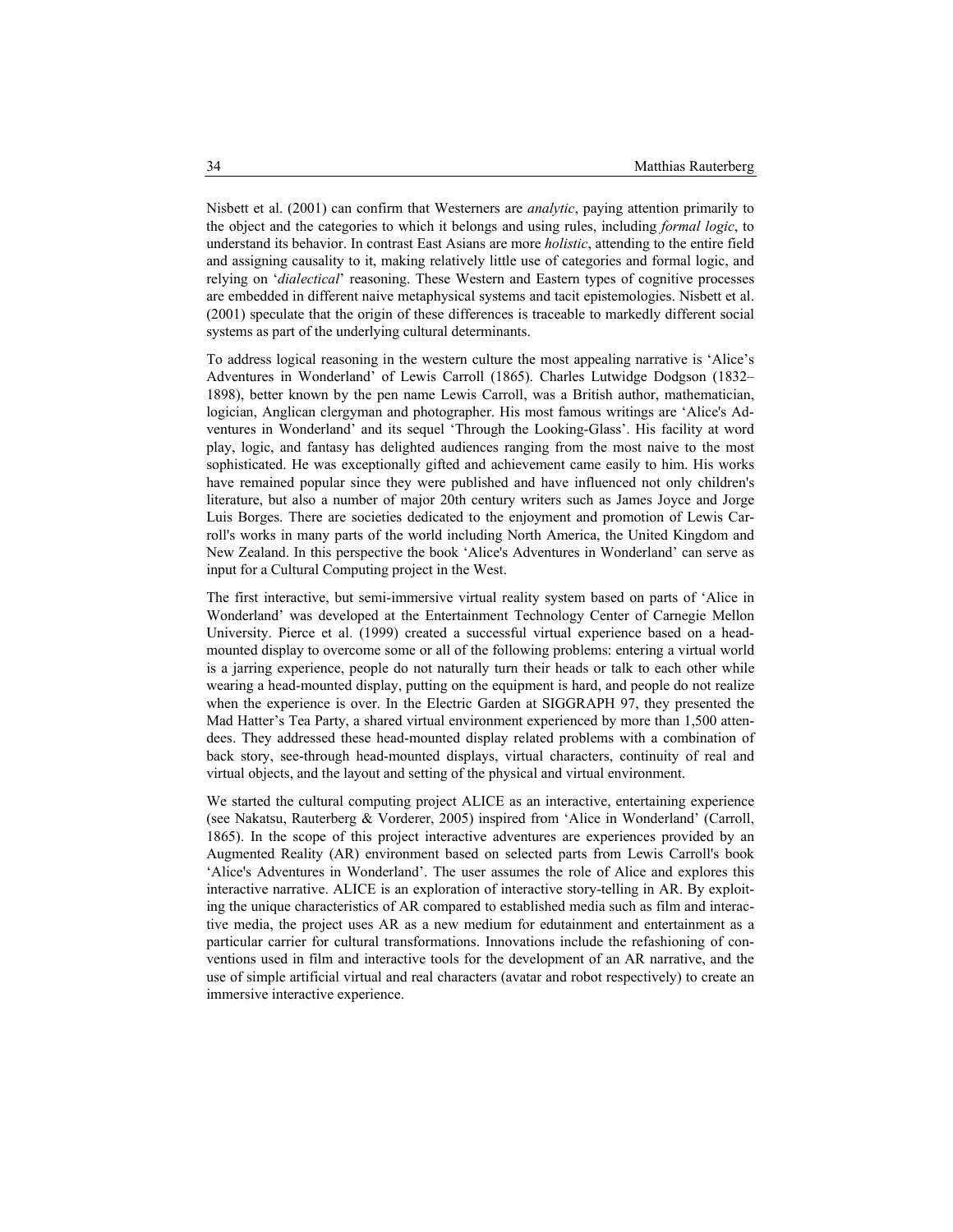ALICE is an augmented reality (AR) narrative with intelligent agents acting as characters who lead the user through virtual and real locations, moral choices and emotional states. The narrative is a surreal quest, sometimes funny, sometimes disturbing. The character White Rabbit (representing the concept of *time*) introduces him and joins with the user in a series of absurdist challenges. ALICE is an educational journey towards the user's heart's desire, designed to provoke self-reflection on a number of other issues: bullying and trusting others; selfish- and selfless-ness; enjoying the moment or sublimating pleasure. The user is given the opportunity to occupy and experience any of these mental and emotional positions. This will be achieved in line with the 'Alice in Wonderland' plot (albeit shortened).

Alice in Wonderland can be used to give interesting examples of many of the basic concepts of adolescent psychology. Alice's experiences can be seen as symbolic depictions of important aspects of adolescent development, such as initiation, identity formation, and physical, cognitive, moral, and social development (Lough, 1983). Alice's adventures are deconstructivist<sup>7</sup> in nature and as such are directly challenging the strongly held belief of a linear, single track and sequential reality.

## 3 Discussion and Conclusions

The upcoming paradigm of cultural computing introduces new research challenges, such as: (1) what are the relevant cultural determinants in different cultures to enable the user to transform his/her self towards enlightenment (see Salem & Rauterberg, 2005b); (2) what kind of interactive experiences will have the most supportive potential regarding this transformation (see Nakatsu et al., 2005), (3) what are the differences between cultures worldwide and how to address them, and (4) how to measure the effects regarding the progress achieved in transforming once self. We have discussed several possible answers to these challenges and can conclude that (ad 1) the Western culture is mainly characterized by analytical reasoning based on formal logic (Nisbett et al., 2001), (ad 2) the narrative Alice in Wonderland is a promising candidate for such kind of interactive experiences to address the before mentioned cultural determinants, (ad 3) cultural computing projects (e.g. ZENetic Computer) will not fit to western cultures, and (ad 4) cultural awareness might be assessed by utilizing on the concept of the mandala as introduced by Jung.

#### **References**

l

Carroll L. (1865). *Alice's adventures in Wonderland.* Macmillan, London.

Hu J. & Bartneck C. (2005). Culture matters - a study on presence in an interactive movie. In: *Proc. of 8th Annual International Workshop on Presence* (CD-ROM Proceedings), London.

Jung CG. (1959). *Mandala symbolism*. (Translated by R.F.C. Hull) Bollingen Series, Princeton.

<sup>7</sup> http://en.wikipedia.org/wiki/Jacques\_Derrida